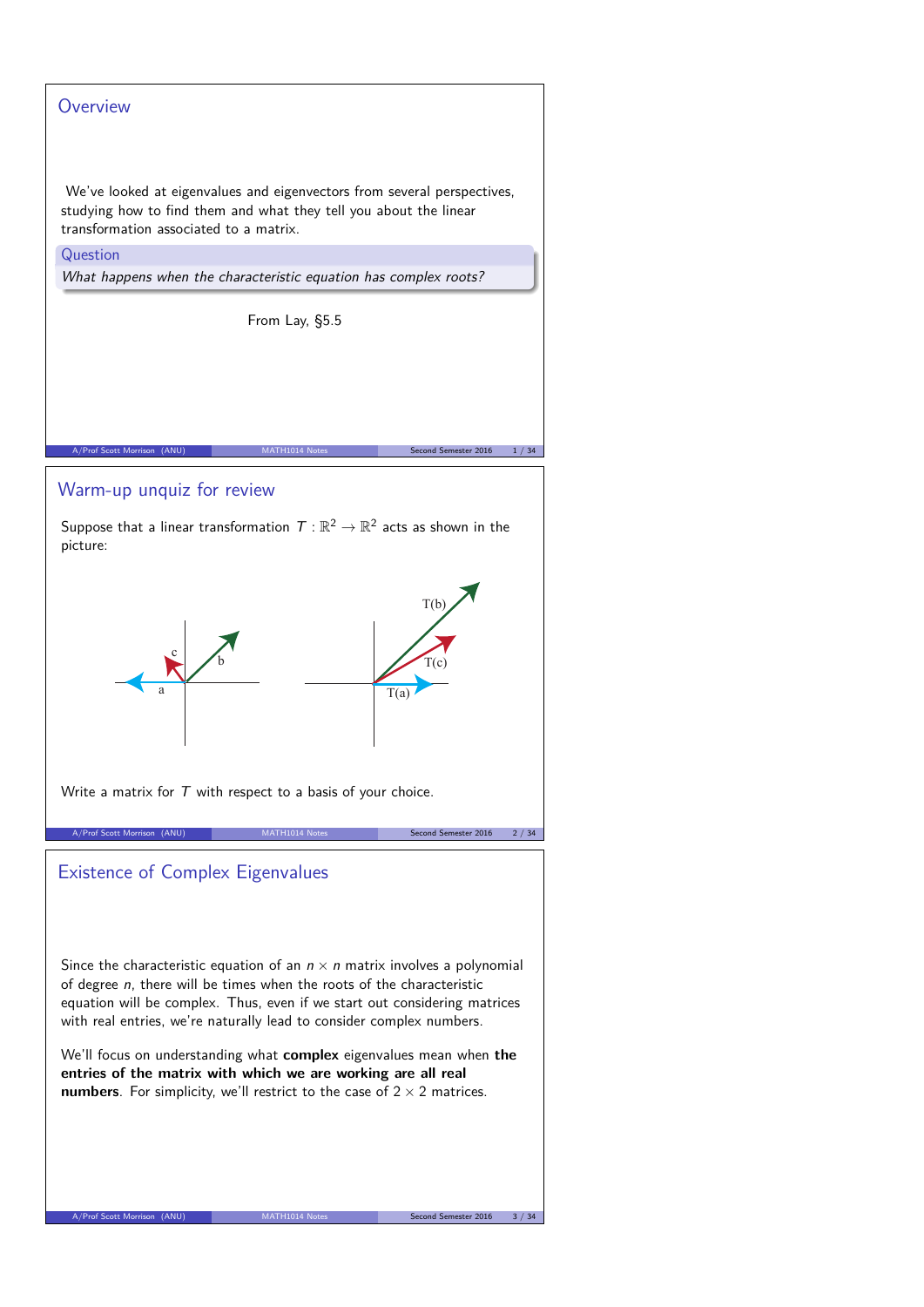| Example 1                                                                                                                                                                                                                                                                                   |
|---------------------------------------------------------------------------------------------------------------------------------------------------------------------------------------------------------------------------------------------------------------------------------------------|
| Let $A = \begin{vmatrix} \cos \varphi & -\sin \varphi \\ \sin \varphi & \cos \varphi \end{vmatrix}$ for some real $\varphi$ . The roots of the characteristic<br>equation are $\cos \varphi \pm i \sin \varphi$ .                                                                           |
| What does the linear transformation $\mathcal{T}_A:\mathbb{R}^2\to\mathbb{R}^2$ defined by $\mathcal{T}_A(\mathbf{x})=A\mathbf{x}$<br>(for all $\mathbf{x} \in \mathbb{R}^2$ ) do to vectors in $\mathbb{R}^2$ ?                                                                            |
| Since the <i>i</i> <sup>th</sup> column of the matrix is $T(e_i)$ , we see that the linear<br>transformation $T_A$ is the transformation that rotates each point in $\mathbb{R}^2$<br>about the origin through an angle $\varphi$ , with counterclockwise rotation for a<br>positive angle. |
| A rotation in $\mathbb{R}^2$ cannot have a real eigenvector unless $\varphi = 2k\pi$ or<br>$\varphi = \pi + 2k\pi$ for $k \in \mathbb{Z}!$                                                                                                                                                  |
| What about (complex) eigenvectors for such an A?                                                                                                                                                                                                                                            |
|                                                                                                                                                                                                                                                                                             |
| A/Prof Scott Morrison (ANU)<br>Second Semester 2016<br>4 / 34                                                                                                                                                                                                                               |
| Let's take $\varphi = \pi/3$ , so that multiplication by A corresponds to a rotation<br>through $\pi/3$ (60 <sup>0</sup> ). Then we get                                                                                                                                                     |
| $A = \begin{vmatrix} \cos \pi/3 & -\sin \pi/3 \\ \sin \pi/3 & \cos \pi/3 \end{vmatrix} = \begin{vmatrix} 1/2 & -\sqrt{3}/2 \\ \sqrt{3}/2 & 1/2 \end{vmatrix}$                                                                                                                               |
| What happens when we try to find eigenvalues and eigenvectors?                                                                                                                                                                                                                              |
| The characteristic polynomial of A is                                                                                                                                                                                                                                                       |
| $(1/2 - \lambda)^2 + (\sqrt{3}/2)^2 = \lambda^2 - \lambda + 1$                                                                                                                                                                                                                              |
| and the eigenvalues are                                                                                                                                                                                                                                                                     |
| $\lambda = \frac{1 \pm \sqrt{1-4}}{2} = \frac{1}{2} \pm \frac{\sqrt{3}}{2}i.$                                                                                                                                                                                                               |
| A/Prof Scott Morrison (ANU)<br>Second Semester 2016<br>MATH1014 Notes<br>5 / 34                                                                                                                                                                                                             |
|                                                                                                                                                                                                                                                                                             |
| Take $\lambda_1 = \frac{1}{2} + \frac{\sqrt{3}}{2}i$ . We find the eigenvectors in the usual way by solving<br>$(A - \lambda_1 I)\mathbf{x} = \mathbf{0}$ .                                                                                                                                 |
| $A - \lambda_1 I = \begin{vmatrix} -i\sqrt{3}/2 & -\sqrt{3}/2 \\ \sqrt{3}/2 & -i\sqrt{3}/2 \end{vmatrix} \rightarrow \begin{vmatrix} i & 1 \\ 0 & 0 \end{vmatrix}.$                                                                                                                         |
| We solve the associated equation as usual, so we see that $ix + y = 0$ .<br>Thus one possible eigenvector is $\mathbf{x}_1 = \begin{bmatrix} 1 \\ -i \end{bmatrix}$ .                                                                                                                       |
| (All the other associated eigenvectors are of the form $\alpha \mathbf{x}_1 = \begin{bmatrix} \alpha \\ -i\alpha \end{bmatrix}$ , where                                                                                                                                                     |
| $\alpha$ is any non-zero number in $\mathbb{C}.$ )                                                                                                                                                                                                                                          |
| For $\lambda_2 = \frac{1}{2} - \frac{\sqrt{3}}{2}i$ we get $\mathbf{x}_2 = \begin{vmatrix} 1 \\ i \end{vmatrix}$ as an associated complex eigenvector.                                                                                                                                      |
| (All the other associated eigenvectors are of the form $\alpha \mathbf{x}_2 = \begin{bmatrix} \alpha \\ i\alpha \end{bmatrix}$ , where                                                                                                                                                      |
| $\alpha$ is any non-zero number in $\mathbb{C}.$ )                                                                                                                                                                                                                                          |
| A/Prof Scott Morrison (ANU)<br>Second Semester 2016<br>6 / 34                                                                                                                                                                                                                               |
|                                                                                                                                                                                                                                                                                             |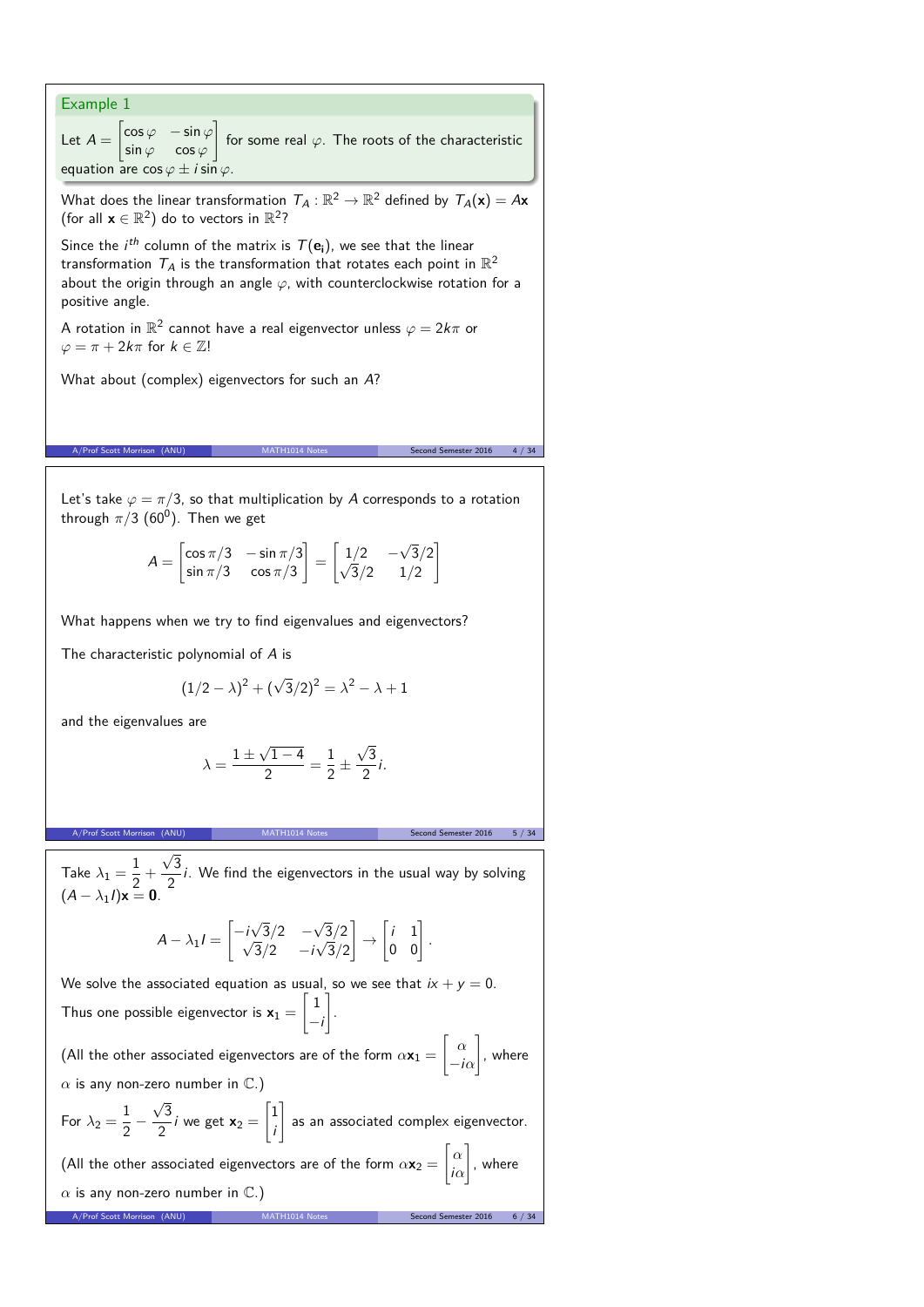We can check that these two vectors are in fact eigenvectors:

 $Ax_2 =$ 

$$
A\mathbf{x}_1 = \begin{bmatrix} 1/2 & -\sqrt{3}/2 \\ \sqrt{3}/2 & 1/2 \end{bmatrix} \begin{bmatrix} 1 \\ -i \end{bmatrix}
$$

$$
= \begin{bmatrix} 1/2 + i\sqrt{3}/2 \\ \sqrt{3}/2 - i/2 \end{bmatrix}
$$

$$
= \begin{bmatrix} \frac{1}{2} + \frac{\sqrt{3}}{2}i \end{bmatrix} \begin{bmatrix} 1 \\ -i \end{bmatrix}.
$$

$$
A\mathbf{x}_2 = \left(\frac{1}{2} - \frac{\sqrt{3}}{2}i\right) \begin{bmatrix} 1 \\ i \end{bmatrix}.
$$

 $\frac{1}{2}$ 

A/Prof Scott Morrison (ANU) MATH1014 Notes Second Semester 2016 7 / 34

i

*.*

Similarly,

Example 2

Find the eigenvectors associated to the matrix  $\begin{bmatrix} 5 & -2 \\ 1 & 3 \end{bmatrix}$ .

The characteristic polynomial is

$$
\det\begin{bmatrix} 5-\lambda & -2 \\ 1 & 3-\lambda \end{bmatrix} = (5-\lambda)(3-\lambda) + 2 = \lambda^2 - 8\lambda + 17.
$$

The roots are

$$
\lambda = \frac{8 \pm \sqrt{64 - 68}}{2} = \frac{8 \pm \sqrt{-4}}{2} = \frac{8 \pm 2i}{2} = 4 \pm i.
$$

Since complex roots always come in conjugate pairs, it follows that if  $a + bi$  is an eigenvalue for A, then  $a - bi$  will also be an eigenvalue for A.

A/Prof Scott Morrison (ANU) MATH1014 Notes Second Semester 2016 8 / 34

Take  $\lambda_1 = 4 + i$ . We find a corresponding eigenvector:

$$
A - \lambda_1 i = \begin{bmatrix} 5 - (4 + i) & -2 \\ 1 & 3 - (4 + i) \end{bmatrix} = \begin{bmatrix} 1 - i & -2 \\ 1 & -1 - i \end{bmatrix}
$$

Row reduction of the usual augmented matrix is quite unpleasant by hand because of the complex numbers.

However, there is an observation that simplifies matters: Since  $4 + i$  is an eigenvalue, the system of equations

$$
\begin{array}{rcl}\n(1-i)x_1 & - & 2x_2 & = & 0 \\
x_1 & - & (1+i)x_2 & = & 0\n\end{array}
$$

### has a non trivial solution.

Therefore both equations determine the same relationship between  $x_1$  and  $x<sub>2</sub>$ , and either equation can be used to express one variable in terms of the other.

A/Prof Scott Morrison (ANU) MATH1014 Notes Second Semester 2016 9 / 34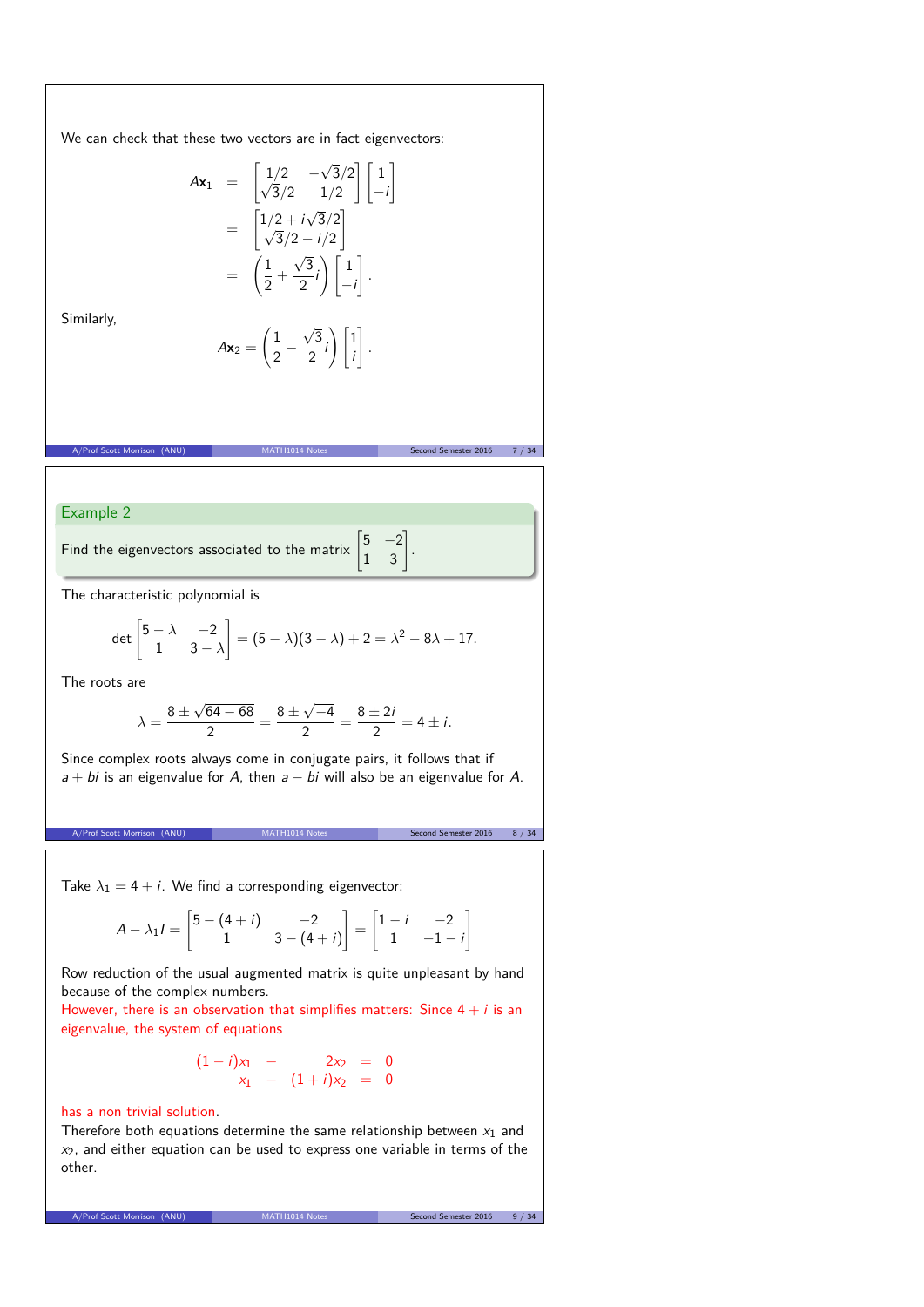As these two equations both give the same information, we can use the second equation. It gives

$$
x_1=(1+i)x_2,
$$

where  $x_2$  is a free variable. If we take  $x_2 = 1$ , we get  $x_1 = 1 + i$  and hence an eigenvector is  $x_1 =$  $\lceil 1 + i \rceil$ 1 1 .

If we take  $\lambda_2 = 4 - i$ , and proceed as for  $\lambda_1$  we get that  $\mathbf{x}_2 =$  $\left[1-i\right]$ 1 1 is a corresponding eigenvector.

A/Prof Scott Morrison (ANU) MATH1014 Notes Second Semester 2016 10 / 34

Just as the eigenvalues come in a pair of complex conjugates, and so do the eigenvectors.

# Normal form

When a matrix is diagonalisable, it's similar to a diagonal matrix:  $A = PDP^{-1}$ .

It's also similar to many other matrices, but we think of the diagonal matrix as the "best" representative of the class, in the sense that it expresses the associated linear transformation with respect to a most natural basis (i.e., a basis of eigenvectors.)

Of course, not all matrices are diagonalisable, so today we consider the following question:

## Question

Given an arbitrary matrix, is there a "best" representative of its similarity class?

"Best" isn't a precise term, but let's interpret this as asking whether there's some basis for which the action of the associate linear transformation is most transparent.

A/Prof Scott Morrison (ANU) MATH1014 Notes Second Semester 2016 11 / 34

#### Example 3

|                                                           | $-1$ 0 |  |
|-----------------------------------------------------------|--------|--|
| Consider the matrix $\begin{vmatrix} 0 & 0 \end{vmatrix}$ |        |  |
|                                                           |        |  |

A/Prof Scott Morrison (ANU) MATH1

The characteristic polynomial is  $1 - \lambda^3$ , with roots  $1, -1 \pm i$  $\sqrt{3}$  $\frac{1}{2}$ , the three cube roots of unity in C.

A choice of corresponding eigenvectors is, for example,

$$
\begin{bmatrix} 1 \\ -1 \\ 1 \end{bmatrix}, \begin{bmatrix} -1 + i\frac{\sqrt{3}}{2} \\ 1 + i\frac{\sqrt{3}}{2} \\ 1 \end{bmatrix}, \begin{bmatrix} -1 - i\frac{\sqrt{3}}{2} \\ 1 - i\frac{\sqrt{3}}{2} \\ 1 \end{bmatrix}.
$$

Notice that we have one real eigenvector corresponding to the real eigenvalue 1, and two complex eigenvectors corresponding to the complex eigenvalues. Notice that also in this case the complex eigenvalues and eigenvectors come in pairs of conjugates.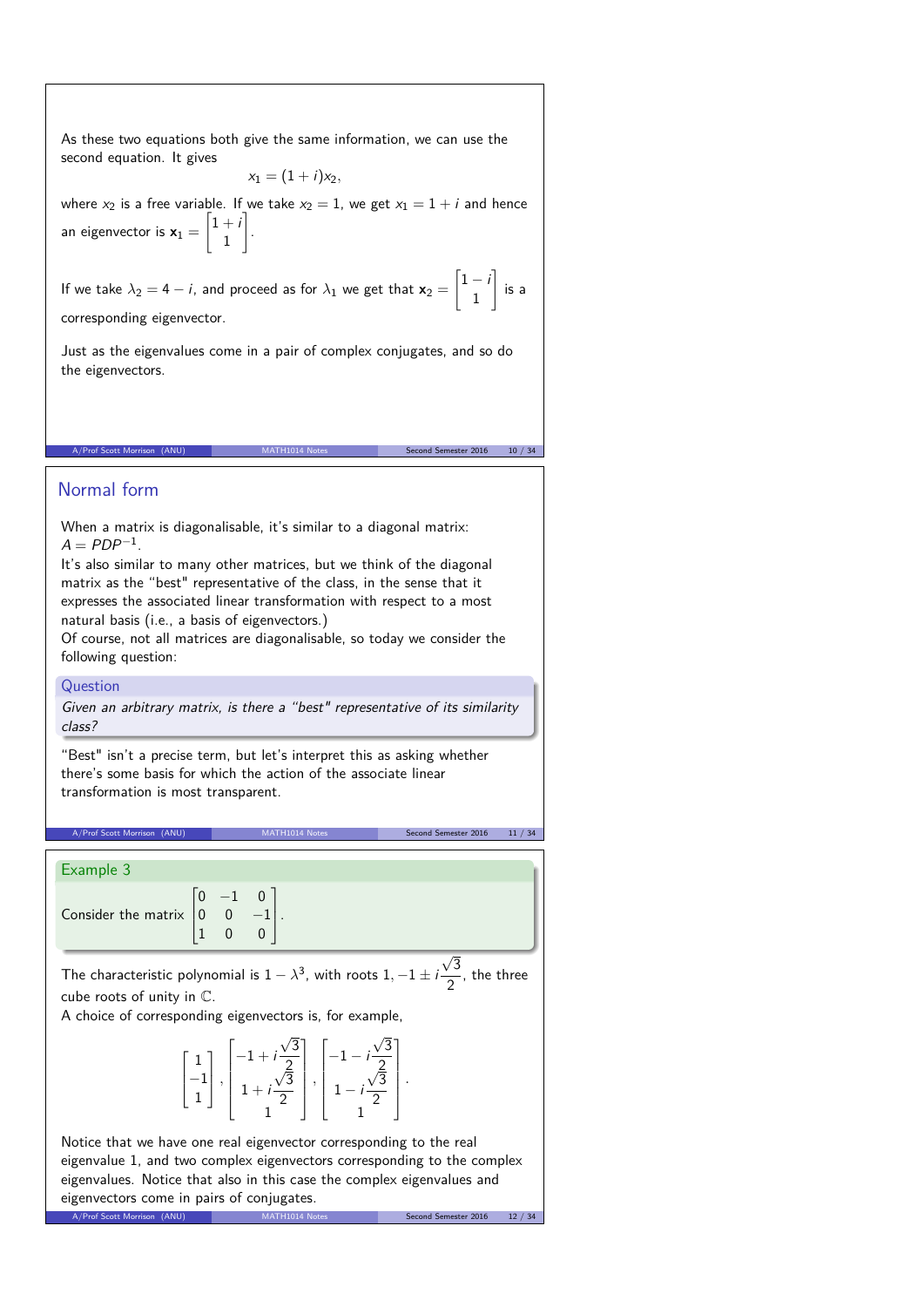Advantages of complex linear algebra

\nDiong computations by hand is messier when we work over C, but much of the theory is clear! When the scalars are complex, rather than real **•** matrices always have eigenvalues and eigenvectors; and **•** every linear transformation 
$$
T: \mathbb{C}^n \to \mathbb{C}^n
$$
 can be represented by an upper triangular matrix.

\nWe don't have time to explore the implications fully, but we can take a quick look at some of the interesting structure that emerges immediately, and the order to explore the implications fully, but we can take a quick look at some of the interesting structure that emerges immediately.

\nAfter Section 16M

\nArea matrix acting on  $\mathbb{C}$ 

\nFigure 17.1

\nFigure 27.1

\nArea between the complex conjugates of the entries in A.

\nArea matrix with entries in C, then  $\overline{A}$  denotes the matrix whose entries are the complex conjugates of the entries in A.

\nLet A be an *n* × *n* matrix with entries in C, then  $\overline{A}$  denotes the matrix  $\overline{Ax} = \overline{Ax} = \overline{Ax}$ .

\nFor any vector  $x \in \mathbb{C}^n$ .

\nIf A is an eigenvalue of A and **x** is a corresponding eigenvector in  $\mathbb{C}^n$ , then  $A\overline{x} = \overline{Ax} = \overline{\lambda}x$ .

\nThis shows that  $\overline{\lambda}$  is also an eigenvalue of A with **x** a corresponding eigenvector.

\nSince  $A\overline{x} = \overline{Ax} = \overline{\lambda}x$ .

\nThese solutions are real, and *b* are real numbers and not both 0.

\nCase 1

\nSince  $x = \begin{bmatrix} 1 & -b \\ b & a \end{bmatrix}$ , where *a* and *b* are real numbers and not both 0.

\nCase 2016

\nConsider the matrix  $C = \begin{bmatrix} 1 & -b \\ b & a \end{bmatrix}$ , where *a* and *b* are real numbers and not both 0.

\nSince  $A = \begin{bmatrix} 1 & -b \\ b & a \end{bmatrix}$ , where *a* and <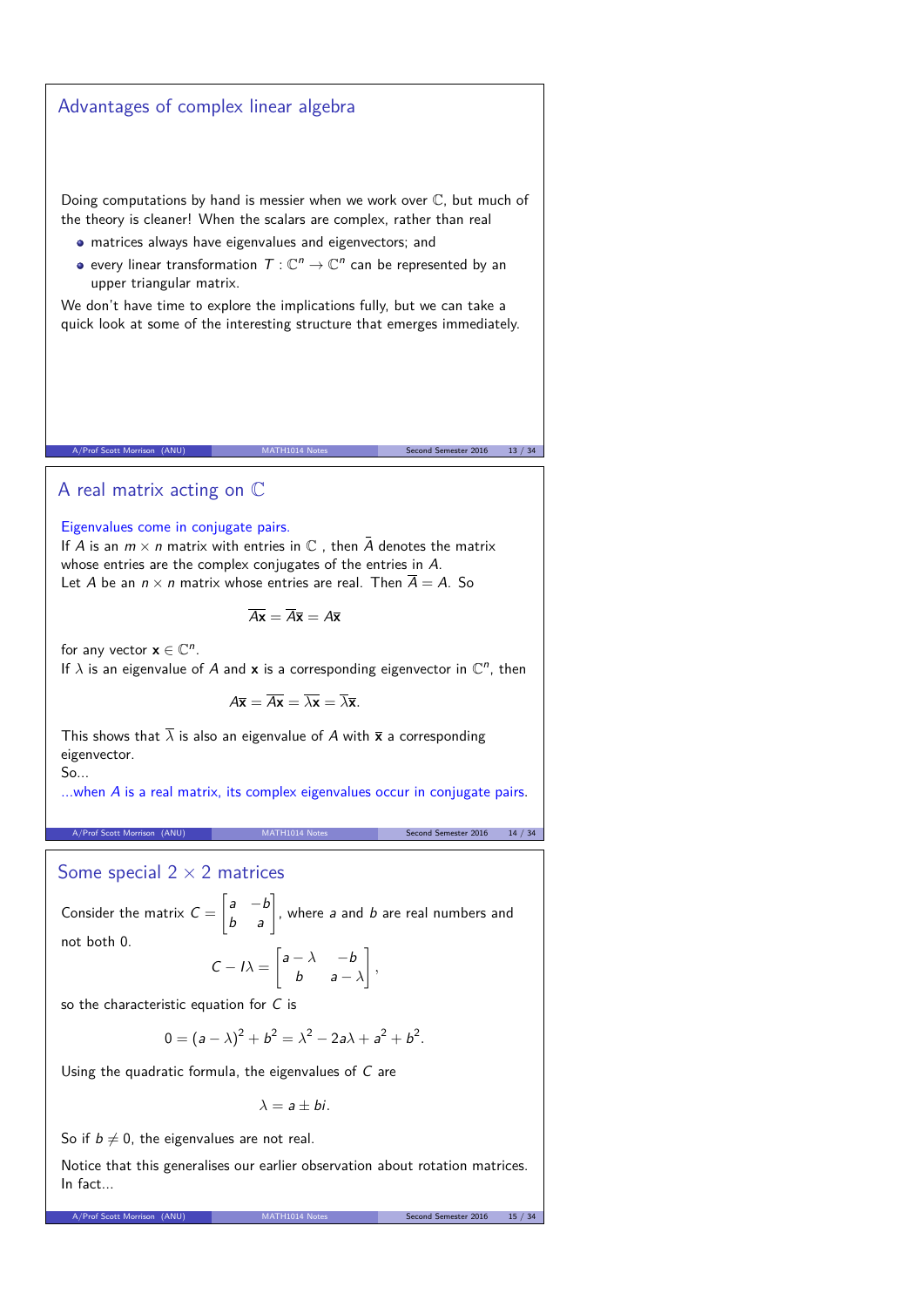## ...apply some magic...

If we now take  $r = |\lambda| = \sqrt{a^2 + b^2}$  then we can write

$$
C = r \begin{bmatrix} a/r & -b/r \\ b/r & a/r \end{bmatrix} = \begin{bmatrix} r & 0 \\ 0 & r \end{bmatrix} \begin{bmatrix} \cos \varphi & -\sin \varphi \\ \sin \varphi & \cos \varphi \end{bmatrix}
$$

where  $\varphi$  is the angle between the positive x-axis and the ray from  $(0,0)$ through (a*,* b). Here we used the fact that

$$
\left(\frac{a}{r}\right)^2 + \left(\frac{b}{r}\right)^2 = \frac{a^2 + b^2}{r^2} = \frac{r^2}{r^2} = 1.
$$

Thus the point (a*/*r*,* b*/*r) lies on the circle of radius 1 with center at the origin and a*/*r, b*/*r can be seen as the cosine and sine of the angle between the positive x-axis and the ray from  $(0, 0)$  through  $(a/r, b/r)$ (which is the same as the angle between the positive  $x$ -axis and the ray from (0*,* 0) through (a*,* b)).

The transformation  $x \mapsto Cx$  may be viewed as the composition of a rotation through the angle  $\varphi$  and a scaling by  $r = |\lambda|$ . A/Prof Scott Morrison (ANU) MATH1014 Notes Second Semester 2016 16 / 34

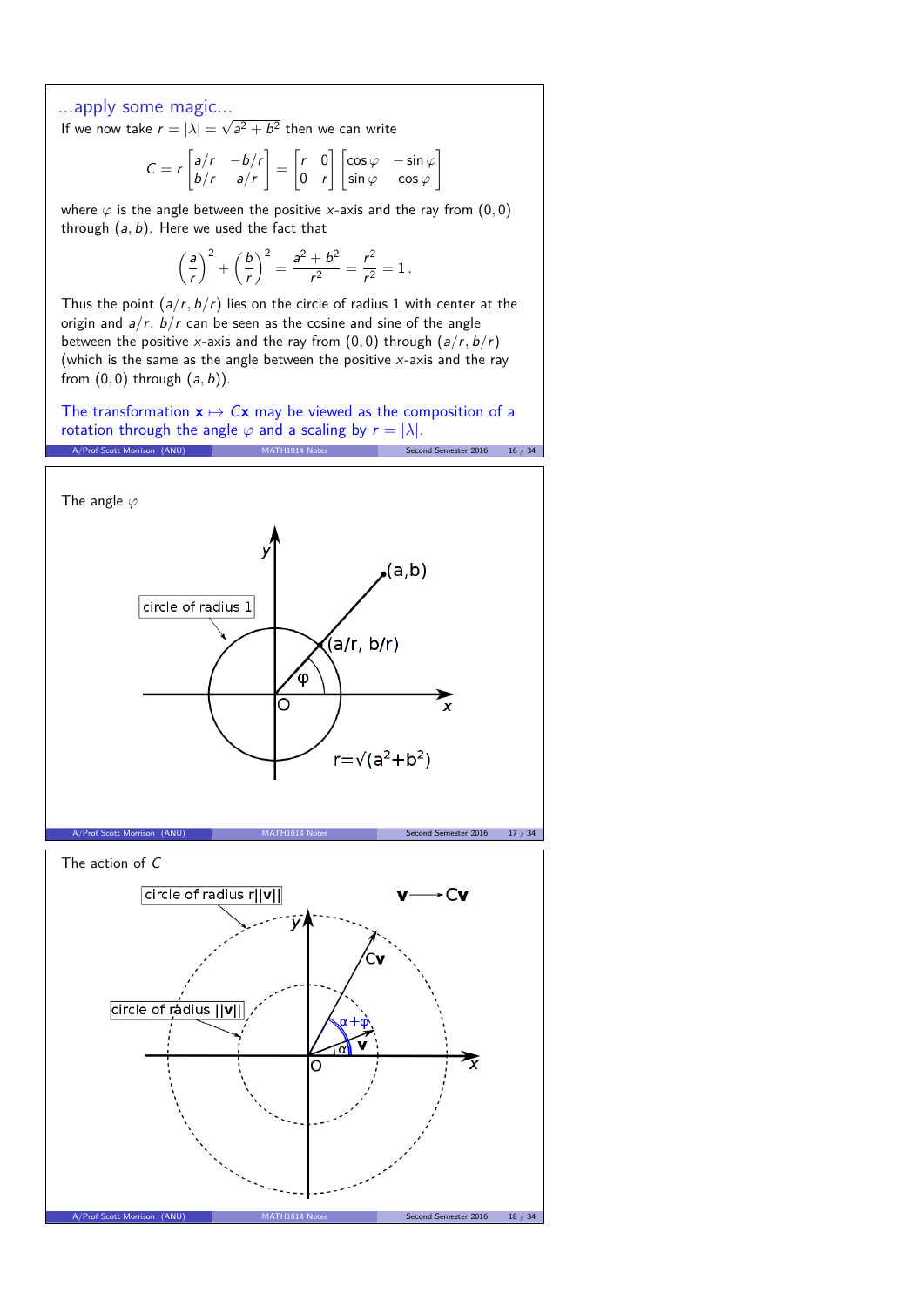Example 4

What is the geometric action of  $C =$  $\begin{bmatrix} 1 & -1 \\ 1 & 1 \end{bmatrix}$  on  $\mathbb{R}^2$ ?

From what we've just seen, C has eigenvalues  $\lambda = 1 \pm i$ , so  $r = \sqrt{1^2 + 1^2} = \sqrt{2}$ . We can therefore rewrite C as

$$
C = \sqrt{2} \begin{bmatrix} 1/\sqrt{2} & -1/\sqrt{2} \\ 1/\sqrt{2} & 1/\sqrt{2} \end{bmatrix} = \sqrt{2} \begin{bmatrix} \cos \pi/4 & -\sin \pi/4 \\ \sin \pi/4 & \cos \pi/4 \end{bmatrix}.
$$

So C acts as a rotation through  $\pi/4$  together with a multiplication by  $\sqrt{2}$ .

To verify this, we look at the repeated action of  $C$  on a point  $\mathbf{x}_0 =$  $\lceil 1 \rceil$ (Note  $|x_0| = 1.$ )

$$
\mathbf{x}_1 = C\mathbf{x}_0 = \begin{bmatrix} 1 & -1 \\ 1 & 1 \end{bmatrix} \begin{bmatrix} 1 \\ 0 \end{bmatrix} = \begin{bmatrix} 1 \\ 1 \end{bmatrix}, ||\mathbf{x}_1|| = \sqrt{2},
$$

$$
\mathbf{x}_2 = C\mathbf{x}_1 = \begin{bmatrix} 1 & -1 \\ 1 & 1 \end{bmatrix} \begin{bmatrix} 1 \\ 1 \end{bmatrix} = \begin{bmatrix} 0 \\ 2 \end{bmatrix}, ||\mathbf{x}_2|| = 2,
$$

$$
\mathbf{x}_3 = C\mathbf{x}_2 = \begin{bmatrix} 1 & -1 \\ 1 & 1 \end{bmatrix} \begin{bmatrix} 0 \\ 2 \end{bmatrix} = \begin{bmatrix} -2 \\ 2 \end{bmatrix}, ||\mathbf{x}_3|| = 2\sqrt{2}, \dots
$$

If we continue, we'll find a spiral of points each one further away from (0*,* 0) than the previous one.

A/Prof Scott Morrison (ANU) MATH1014 Notes Second Semester 2016 20 / 34

Second Semester 2016 19 / 34

0 1 .

## Real and imaginary parts of vectors

The complex conjugate of a complex vector **x** in  $\mathbb{C}^n$  is the vector  $\bar{\mathbf{x}}$  in  $\mathbb{C}^n$ whose entries are the complex conjugates of the entries in **x**.

The real and imaginary parts of a complex vector **x** are the vectors Re **x** and Im **x** formed from the real and imaginary parts of the entries of **x**.

If 
$$
\mathbf{x} = \begin{bmatrix} 1+2i \\ -3i \\ 5 \end{bmatrix} = \begin{bmatrix} 1 \\ 0 \\ 5 \end{bmatrix} + i \begin{bmatrix} 2 \\ -3 \\ 0 \end{bmatrix}
$$
, then  
\n
$$
\text{Re } \mathbf{x} = \begin{bmatrix} 1 \\ 0 \\ 5 \end{bmatrix}, \text{ Im } \mathbf{x} = \begin{bmatrix} 2 \\ -3 \\ 0 \end{bmatrix}, \text{ and}
$$
\n
$$
\bar{\mathbf{x}} = \begin{bmatrix} 1 \\ 0 \\ 5 \end{bmatrix} - i \begin{bmatrix} 2 \\ -3 \\ 0 \end{bmatrix} = \begin{bmatrix} 1-2i \\ 3i \\ 5 \end{bmatrix}.
$$
\nMultiply the side is the graph equals

A/Prof Scott Morrison (ANU) MATH1014 Notes Second Semester 2016 21

We'll use this idea in the next example.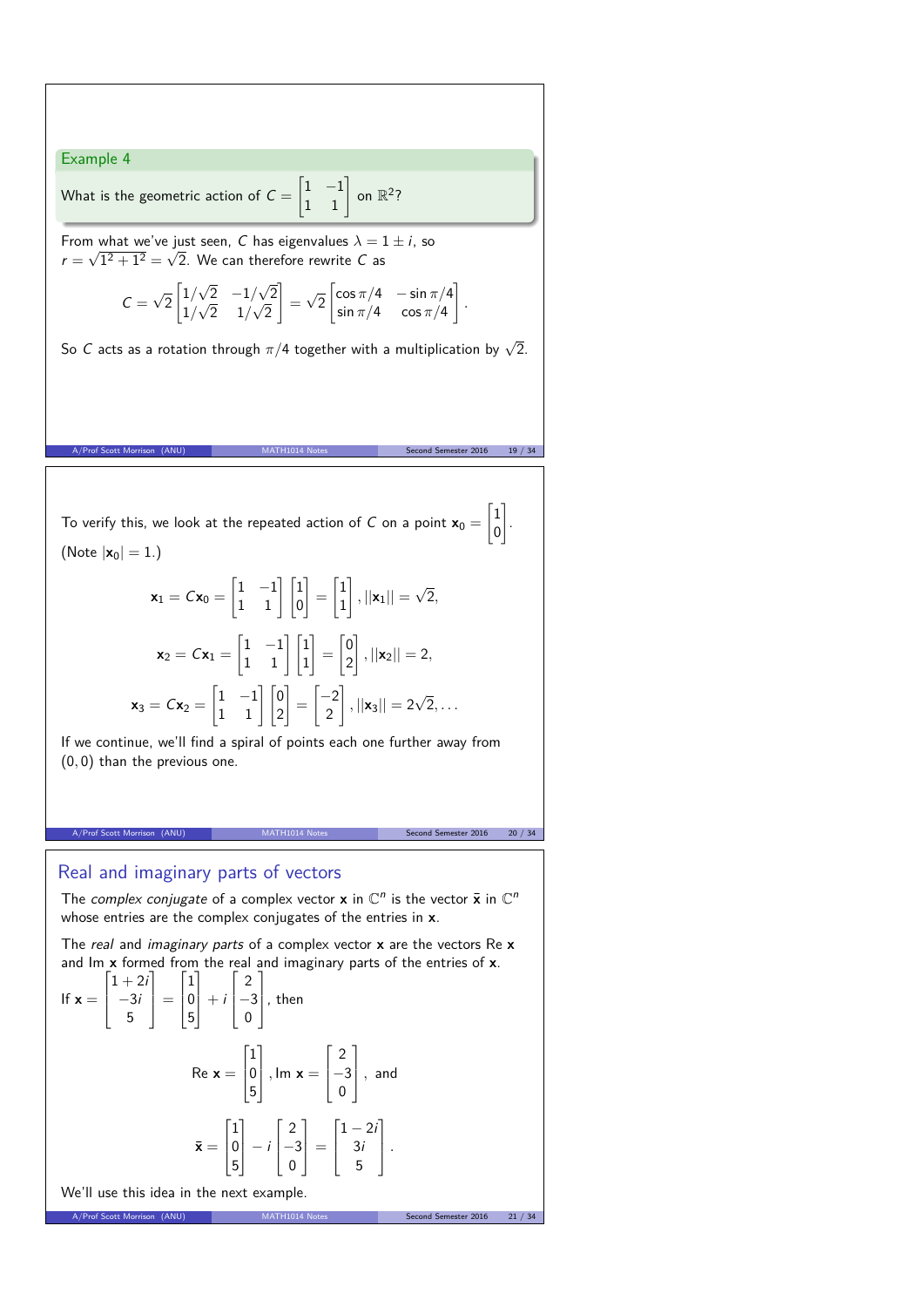The rotation hidden in a real matrix with a complex eigenvalue

Example 5

Show that  $A =$  $\begin{bmatrix} 2 & 1 \\ -2 & 0 \end{bmatrix}$ is similar to a matrix of the form  $A =$  $\begin{bmatrix} a & -b \\ b & a \end{bmatrix}$ 

The characteristic polynomial of A is

$$
\det\begin{bmatrix}2-\lambda & 1\\-2 & -\lambda\end{bmatrix}=(2-\lambda)(-\lambda)+2=\lambda^2-2\lambda+2.
$$

So A has complex eigenvalues

$$
\lambda = \frac{2 \pm \sqrt{4 - 8}}{2} = \frac{2 \pm 2i}{2} = 1 \pm i.
$$

A/Prof Scott Morrison (ANU) MATH1014 Notes Second Semester 2016 22 / 34

Take  $\lambda_1 = 1 - i$ . To find a corresponding eigenvector we find  $A - \lambda_1 I$ :

$$
A - \lambda_1 I = \begin{bmatrix} 2 - (1 - i) & 1 \\ -2 & 0 - (1 - i) \end{bmatrix} = \begin{bmatrix} 1 + i & 1 \\ -2 & -1 + i \end{bmatrix}
$$

We can use the first row of the matrix to solve  $(A - \lambda_1 I)\mathbf{x} = \mathbf{0}$ :

$$
(1+i)x_i + x_2 = 0
$$
 or  $x_2 = -(1+i)x_1$ .

If we take  $x_1 = 1$  we get an eigenvector

$$
\textbf{v}_1 = \begin{bmatrix} 1 \\ -1 - i \end{bmatrix}
$$

A/Prof Scott Morrison (ANU) MATH1014 Notes Second Semester 2016 23 / 34

We now construct a real  $2 \times 2$  matrix P:

$$
P = \begin{bmatrix} \text{Re } \mathbf{v}_1 & \text{Im } \mathbf{v}_1 \end{bmatrix} = \begin{bmatrix} 1 & 0 \\ -1 & -1 \end{bmatrix}.
$$

**We have not justified why we would try this!**

1 .

Note that  $P^{-1} =$  $\begin{bmatrix} 1 & 0 \end{bmatrix}$  $\begin{bmatrix} -1 & -1 \end{bmatrix}$ Then calculate

$$
C = P^{-1}AP
$$
  
=  $\begin{bmatrix} 1 & 0 \\ -1 & -1 \end{bmatrix} \begin{bmatrix} 2 & 1 \\ -2 & 0 \end{bmatrix} \begin{bmatrix} 1 & 0 \\ -1 & -1 \end{bmatrix}$   
=  $\begin{bmatrix} 1 & -1 \\ 1 & 1 \end{bmatrix}$ .

A/Prof Scott Morrison (ANU) MATH1014 Notes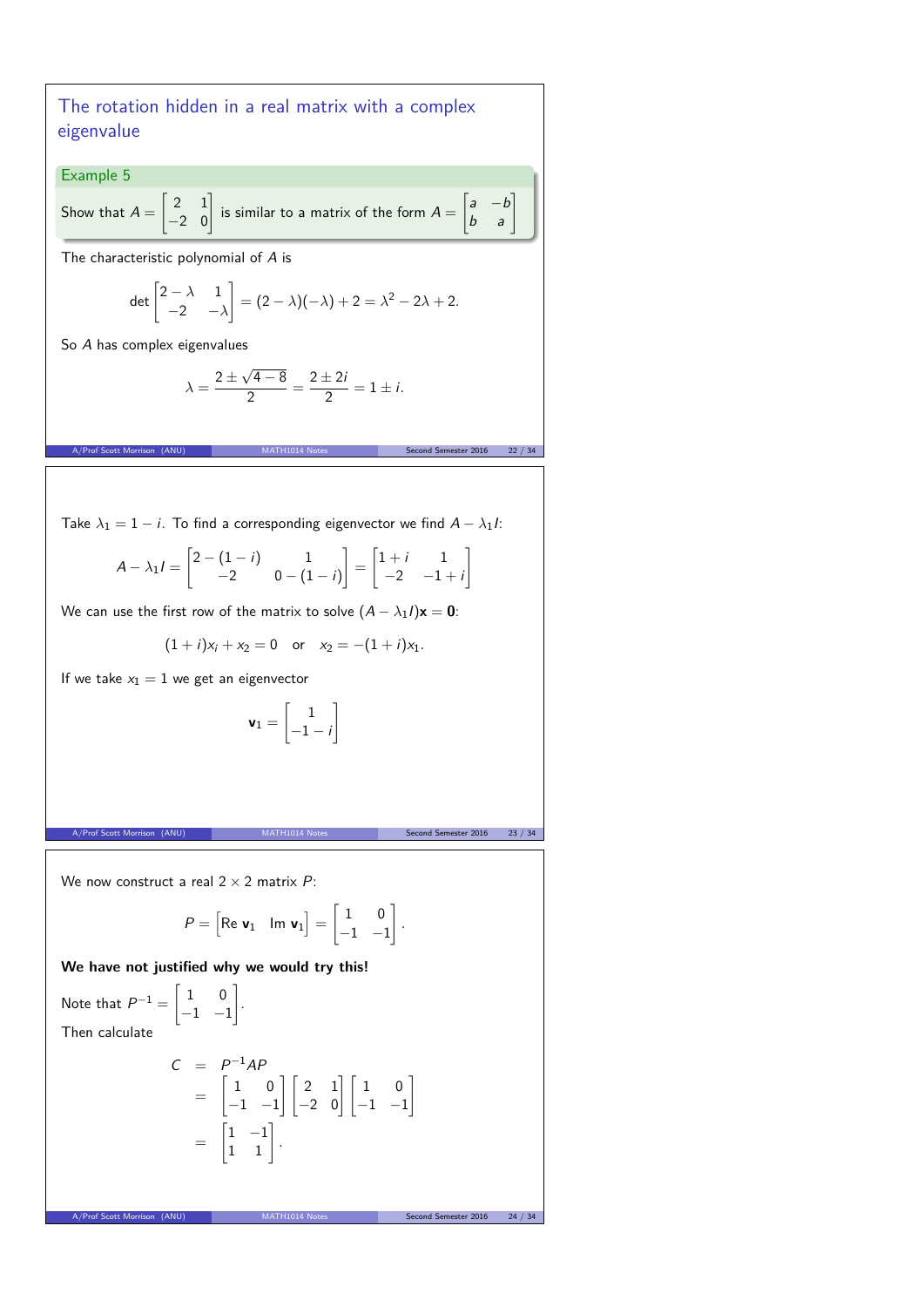We recognise this matrix, from the previous example, as the composition of a counterclockwise rotation by  $\pi/4$  and a scaling by  $\sqrt{2}$ . This is the rotation "inside" A. We can write A:

$$
A = PCP^{-1} = P \begin{bmatrix} 1 & -1 \\ 1 & 1 \end{bmatrix} P^{-1}.
$$

From the last lecture, we know that  $C$  is the matrix of the linear transformation  $\mathbf{x} \rightarrow A\mathbf{x}$  relative to the basis  $\mathcal{B} =$  $\int$ [1 −1 1 *,*  $\lceil 0$ −1 #) formed by the columns of P.

This shows that when we represent the transformation in terms of the basis B, the transformation  $x \rightarrow Ax$  "looks like" the composition of a scaling and a rotation. As promised, using a non-standard basis we can sometimes uncover the hidden geometric properties of a linear transformation!

|                                                                           |                                                                                                                                                                                                                               | Second Semester 2016<br>25 / 34   |  |
|---------------------------------------------------------------------------|-------------------------------------------------------------------------------------------------------------------------------------------------------------------------------------------------------------------------------|-----------------------------------|--|
|                                                                           |                                                                                                                                                                                                                               |                                   |  |
| Example 6                                                                 |                                                                                                                                                                                                                               |                                   |  |
| Consider the matrix $A = \begin{bmatrix} 1 & -1 \\ 1 & 0 \end{bmatrix}$ . |                                                                                                                                                                                                                               |                                   |  |
|                                                                           | The characteristic polynomial of A is given by                                                                                                                                                                                |                                   |  |
|                                                                           | det $\begin{bmatrix} 1 - \lambda & -1 \\ 1 & -\lambda \end{bmatrix}$ = $(1 - \lambda)(-\lambda) + 1 = \lambda^2 - \lambda + 1$ .                                                                                              |                                   |  |
|                                                                           | This is the same polynomial as for the matrix in Example 1. So we know<br>that $A$ has complex eigenvalues and therefore complex eigenvectors.<br>To see how multiplication by A affects points, take an arbitrary point, say |                                   |  |
| multiplication by A.                                                      | $\mathbf{x}_0 = \begin{bmatrix} 1 \\ 1 \end{bmatrix}$ , and then plot successive images of this point under repeated                                                                                                          |                                   |  |
|                                                                           |                                                                                                                                                                                                                               |                                   |  |
| A/Prof Scott Morrison<br>(ANU)                                            |                                                                                                                                                                                                                               | Second Semester 2016<br>26 / 34   |  |
|                                                                           |                                                                                                                                                                                                                               |                                   |  |
| The first few points are                                                  |                                                                                                                                                                                                                               |                                   |  |
|                                                                           | $\mathbf{x}_1 = A\mathbf{x}_0 = \begin{vmatrix} 1 & -1 \\ 1 & 0 \end{vmatrix} \begin{vmatrix} 1 \\ 1 \end{vmatrix} = \begin{vmatrix} 0 \\ 1 \end{vmatrix},$                                                                   |                                   |  |
|                                                                           | $\mathbf{x}_2 = A\mathbf{x}_1 = \begin{vmatrix} 1 & -1 \\ 1 & 0 \end{vmatrix} \begin{vmatrix} 0 \\ 1 \end{vmatrix} = \begin{vmatrix} -1 \\ 0 \end{vmatrix},$                                                                  |                                   |  |
|                                                                           | $\mathbf{x}_3 = A\mathbf{x}_2 = \begin{bmatrix} 1 & -1 \\ 1 & 0 \end{bmatrix} \begin{bmatrix} -1 \\ 0 \end{bmatrix} = \begin{bmatrix} -1 \\ -1 \end{bmatrix},$                                                                |                                   |  |
|                                                                           | $\mathbf{x}_4 = A\mathbf{x}_3 = \begin{vmatrix} 1 & -1 \\ 1 & 0 \end{vmatrix} \begin{vmatrix} -1 \\ -1 \end{vmatrix} = \begin{vmatrix} 0 \\ -1 \end{vmatrix}, \dots$                                                          |                                   |  |
|                                                                           | You could try this also for matrices $\begin{vmatrix} 0.1 & -0.2 \\ 0.1 & 0.3 \end{vmatrix}$ and $\begin{vmatrix} 2 & 1 \\ -2 & 0 \end{vmatrix}$ .                                                                            |                                   |  |
| A/Prof Scott Morrison (ANU)                                               |                                                                                                                                                                                                                               | Second Semester 2016<br>27/<br>34 |  |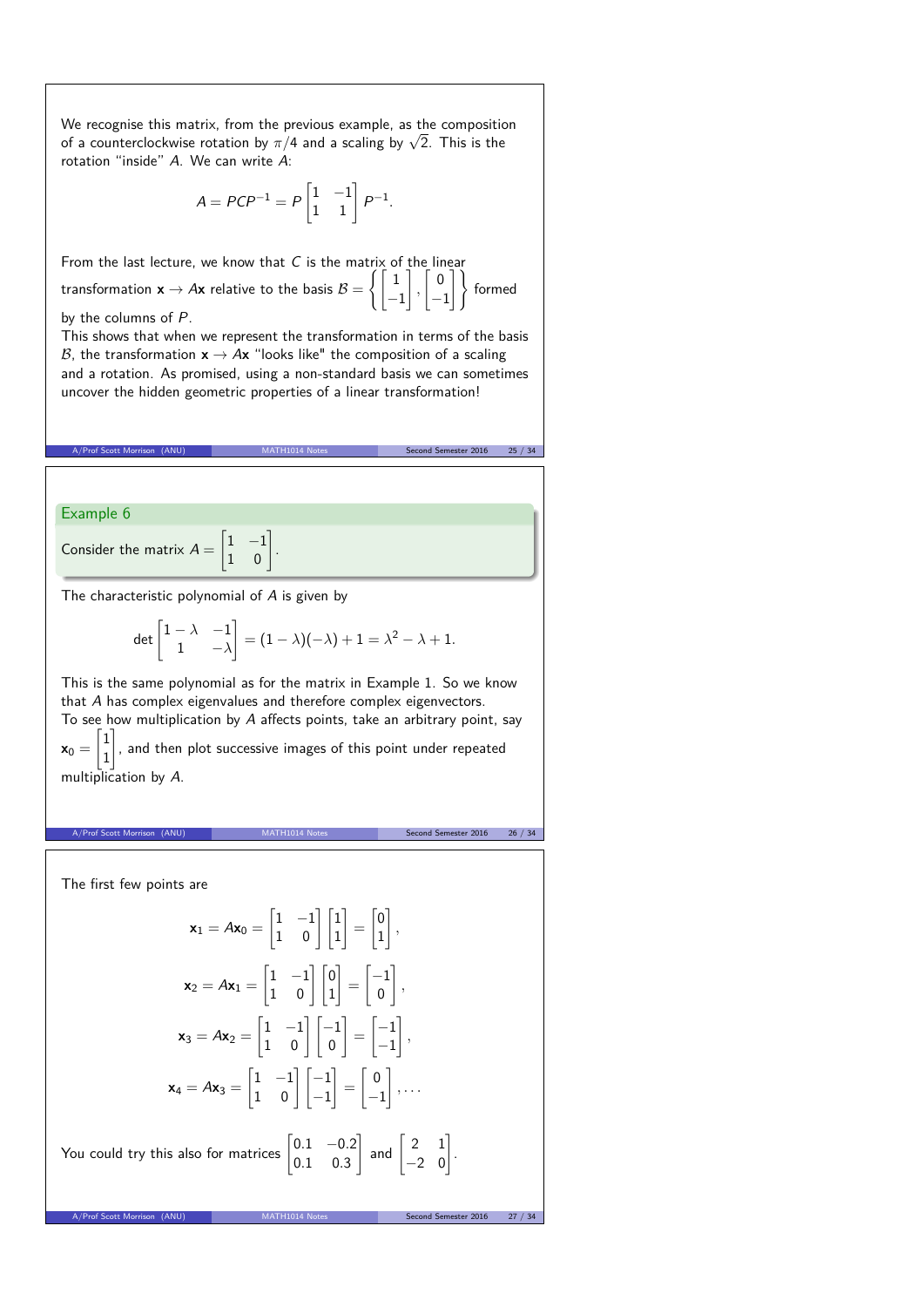The theorem (and why it's true)

Theorem

Let A be a 2 × 2 matrix with a complex eigenvalue  $\lambda = a - bi$  ( $b \neq 0$ ) and an associated eigenvector  $\mathbf v$  in  $\mathbb C^2$ . Then

> $A = PCP^{-1}$ , where  $P = \begin{bmatrix} Re \mathbf{v} & Im \mathbf{v} \end{bmatrix}$  $\begin{bmatrix} a & -b \\ b & a \end{bmatrix}$ .

and  $C =$ 

#### **Sketch of proof**

Suppose that A is a real  $2 \times 2$  matrix, with a complex eigenvalue  $\lambda = a - ib$ ,  $b \neq 0$ , and a corresponding complex eigenvector  $\mathbf{v} = \mathbf{v}_1 + i\mathbf{v}_2$ where  $\mathbf{v}_1, \mathbf{v}_2 \in \mathbb{R}^2$ . Then

•  $v_2 \neq 0$  because otherwise  $Av = Av_1$  would be real, whereas  $\lambda v = \lambda v_1$ is not.

A/Prof Scott Morrison (ANU) MATH1014 Notes Second Semester 2016 28 / 34

**•** If  $\mathbf{v}_1 = \alpha \mathbf{v}_2$ , for some (necessarily real)  $\alpha$ ,

$$
A(\mathbf{v}) = A((\alpha + i)\mathbf{v}_2) = (\alpha + i)A\mathbf{v}_2 = (\alpha + i)\lambda\mathbf{v}_2
$$

whence the real vector  $Av_2$  equals  $\lambda v_2$  which is not real. Thus the real vectors  $v_1$ ,  $v_2$  are linearly independent, and give a basis for  $\mathbb{R}^2$ .

A/Prof Scott Morrison (ANU) MATH1014 Notes Second Semester 2016 29 / 34

Equate the real and imaginary parts in the two formulas

$$
A\mathbf{v} = (a - ib)\mathbf{v} = (a - ib)(\mathbf{v}_1 + i\mathbf{v}_2) = (a\mathbf{v}_1 + b\mathbf{v}_2) + i(a\mathbf{v}_2 - b\mathbf{v}_1),
$$

and

$$
A\mathbf{v}=A(\mathbf{v}_1+i\mathbf{v}_2)=A\mathbf{v}_1+iA\mathbf{v}_2.
$$

This gives  $A\mathbf{v}_1 = a\mathbf{v}_1 + b\mathbf{v}_2$  and  $A\mathbf{v}_2 = a\mathbf{v}_2 - b\mathbf{v}_1$  so that

$$
A\begin{bmatrix} \mathbf{v}_1 & \mathbf{v}_2 \end{bmatrix} = \begin{bmatrix} A\mathbf{v}_1 & A\mathbf{v}_2 \end{bmatrix}
$$
  
= 
$$
\begin{bmatrix} a\mathbf{v}_1 + b\mathbf{v}_2 & a\mathbf{v}_2 - b\mathbf{v}_1 \end{bmatrix}
$$
  
= 
$$
\begin{bmatrix} \mathbf{v}_1 & \mathbf{v}_2 \end{bmatrix} \begin{bmatrix} a & -b \\ b & a \end{bmatrix}.
$$

So with respect to the basis  $B = {\mathbf{v}_1, \mathbf{v}_2}$ , the transformation  $T_A$  has matrix

$$
\begin{bmatrix} \mathbf{v}_1 & \mathbf{v}_2 \end{bmatrix}^{-1} A \begin{bmatrix} \mathbf{v}_1 & \mathbf{v}_2 \end{bmatrix} = \begin{bmatrix} a & -b \\ b & a \end{bmatrix}
$$

A/Prof Scott Morrison (ANU) MATH1014 Notes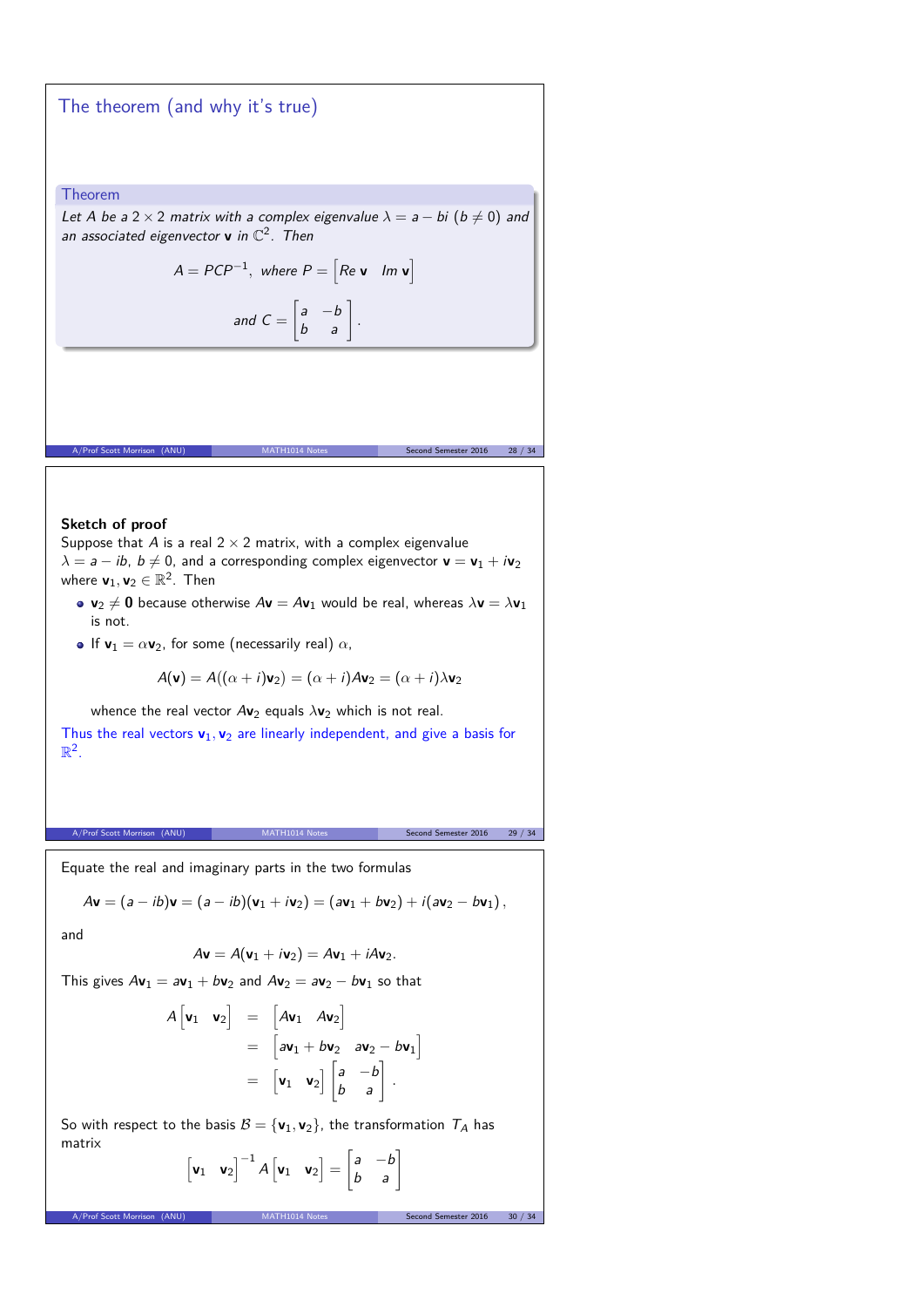Setting 
$$
\sin \varphi = \frac{b}{\sqrt{a^2 + b^2}}
$$
,  $\cos \varphi = \frac{a}{\sqrt{a^2 + b^2}}$ .  
\n
$$
\begin{bmatrix} a & -b \\ b & a \end{bmatrix} = \sqrt{a^2 + b^2} \begin{bmatrix} \cos \varphi & -\sin \varphi \\ \sin \varphi & \cos \varphi \end{bmatrix}
$$
\nwhich is a scaling and rotation. And all of this is determined by the  
\ncomplex eigenvalue  $a - ib$ .  
\nOf course, if  $a - ib$  is an eigenvalue with eigenvector  $\mathbf{v}_1 + i\mathbf{v}_2$ ,  $a + ib$  is an  
\neigenvalue, with eigenvector  $\mathbf{v}_1 - i\mathbf{v}_2$ .  
\nA/Prof Scott Morrison (ANU)

What is the geometric action of  $A=\emptyset$  $5 - 5$ on  $\mathbb{R}^2$ ?

As a first step we find the eigenvalues and eigenvectors associated with A.

$$
\det(A - \lambda I) = \begin{bmatrix} -5 - \lambda & -5 \\ 5 & -5 - \lambda \end{bmatrix}
$$

$$
= (-5 - \lambda)^2 + 25
$$

$$
= \lambda^2 + 10\lambda + 50
$$

This gives

$$
\lambda = \frac{-10 \pm \sqrt{100 - 200}}{2} = \frac{-10 \pm 10i}{2} = -5 \pm 5i.
$$

A/Prof Scott Morrison (ANU) MATH1014 Notes Second Semester 2016 32 / 34

Consider the eigenvalue  $\lambda = -5 - 5i$ . We will find the corresponding eigenspace:

$$
E_{\lambda} = \text{Nul} (A - \lambda I)
$$
  
= \text{Nul}  $\begin{bmatrix} 5i & -5 \\ 5 & 5i \end{bmatrix}$   
= \text{Span}  $\left\{ \begin{bmatrix} 1 \\ i \end{bmatrix} \right\}$ 

where Span here stands for *complex* span, that is the set of all scalar multiples *α*  $\lceil 1 \rceil$ i 1 = " *α* i*α*  $\Big]$  of  $\Big[1\Big]$ i 1 , where  $\alpha$  is in  $\mathbb C$ .

A/Prof Scott Morrison (ANU) MATH1014 Notes Second Semester 2016 33 / 34